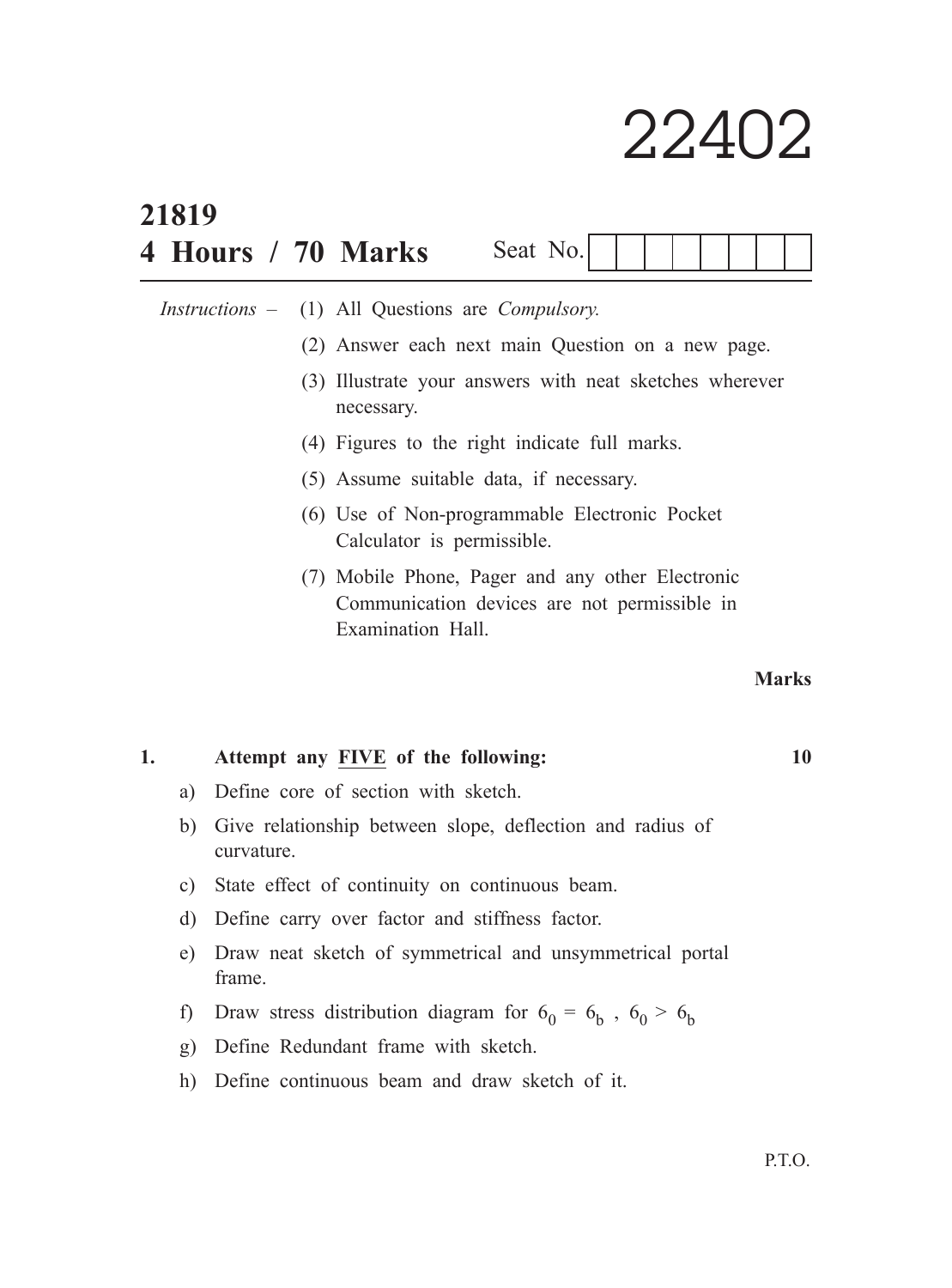### **2. Attempt any THREE of the following: 12**

- a) Explain with expression four conditions of stability of dam.
- b) A hollow circular column having external diameter 500 mm and Internal diameter 300 mm carries an vertical load of 200 kN acting at an eccentricity of 60 mm from c.g Calculate maximum and minimum stresses developed.
- c) Find maximum and minimum stress intensities induced on the base of a masonry wall 6 m high, 4 m wide and 1.5 m thick subjected to a horizontal wind pressure  $1.5 \text{ kN/m}^2$  acting on 4 m side. The density of masonry material is 24 kN/m3.
- d) Calculate core of section for circular section having diameter 400 mm and draw sketch of it.

#### **3. Attempt any THREE of the following: 12**

- a) A simply supported beam carries u.d.l of 4 kN/m over entire span of 4 m. Find the deflection at mid span in terms of EI.
- b) Calculate fixed end moments and draw B.M.D as shown in Fig. No 1.



**Fig. No. 1**

c) Calculate value of load 'W' for a fixed beam as shown in Fig. No. 2



**Fig. No. 2**

d) Explain principle of super position with example.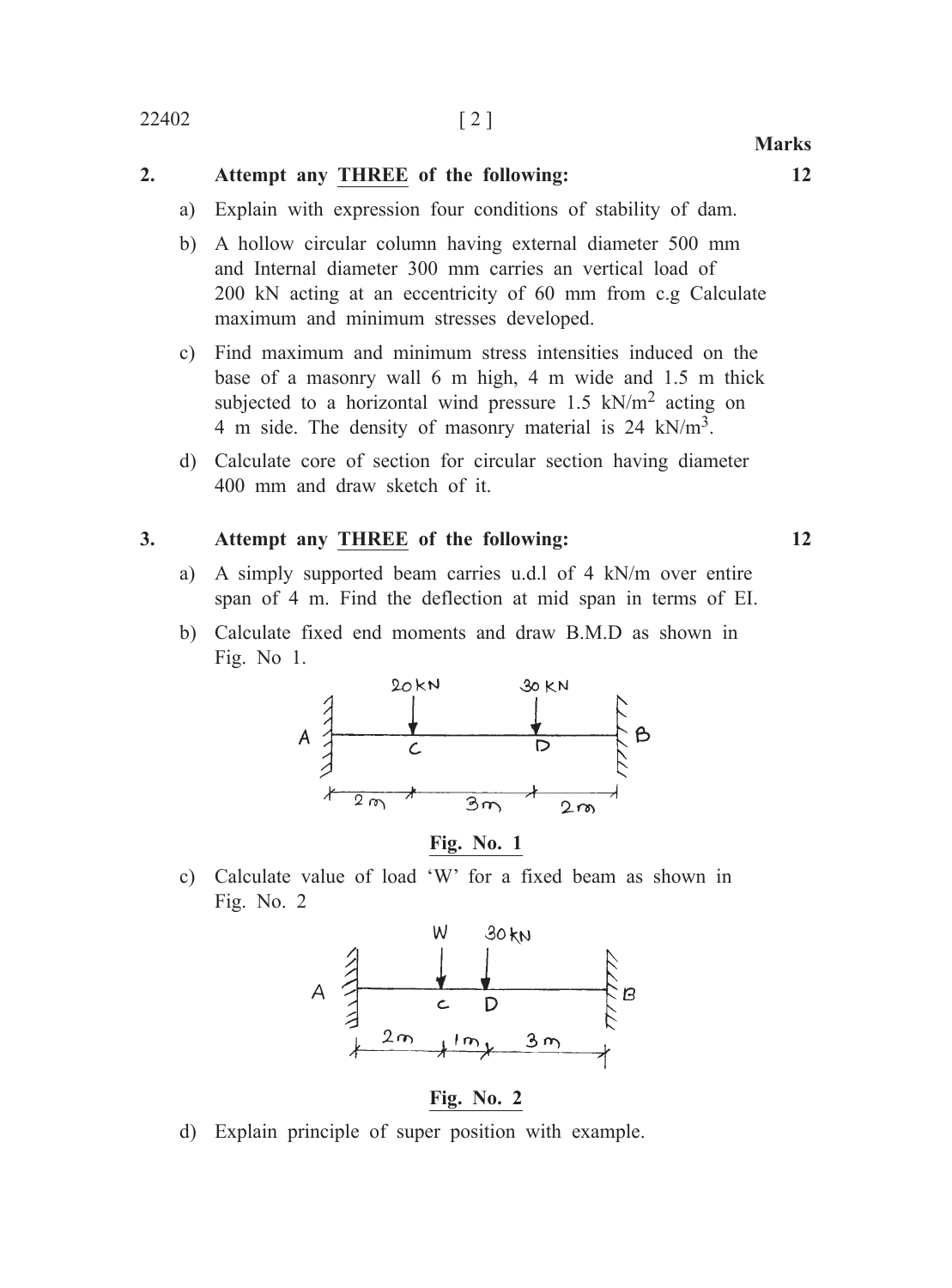## 22402 [ 3 ]

## **4. Attempt any THREE of the following: 12**

- a) State and explain Clapeyron's theorem of three moments.
- b) Calculate distribution factors for the member OP, OQ and OR for the joint 'O' as shown in Fig. No. 3.





- c) Draw four types of trusses.
- d) Draw SFD for a continuous beam as shown in Fig. No. 4 having negative B.M at support B as 66.14 kN/m.





e) Using moment distribution method determine the moments at fixed end of a proped cantilever of span 5 m carrying a u.d.l of 25 kN/m over entire.

#### **5. Attempt any TWO of the following: 12**

- a) A cantilever of span 3.5 m carries a point load at free end. If the maximum slope at the free end is 1°, determine the maximum deflection in mm.
- b) A continuous beam ABC of uniform M.I carries a central point load of 85 kN on span AB. A u.d.l of 30 kN/m is acting over the entire span BC. Plot BM diagram. Span AB and BC are 6 m and 4 m respectively. A and C are simple supports. Use three moment theorem.